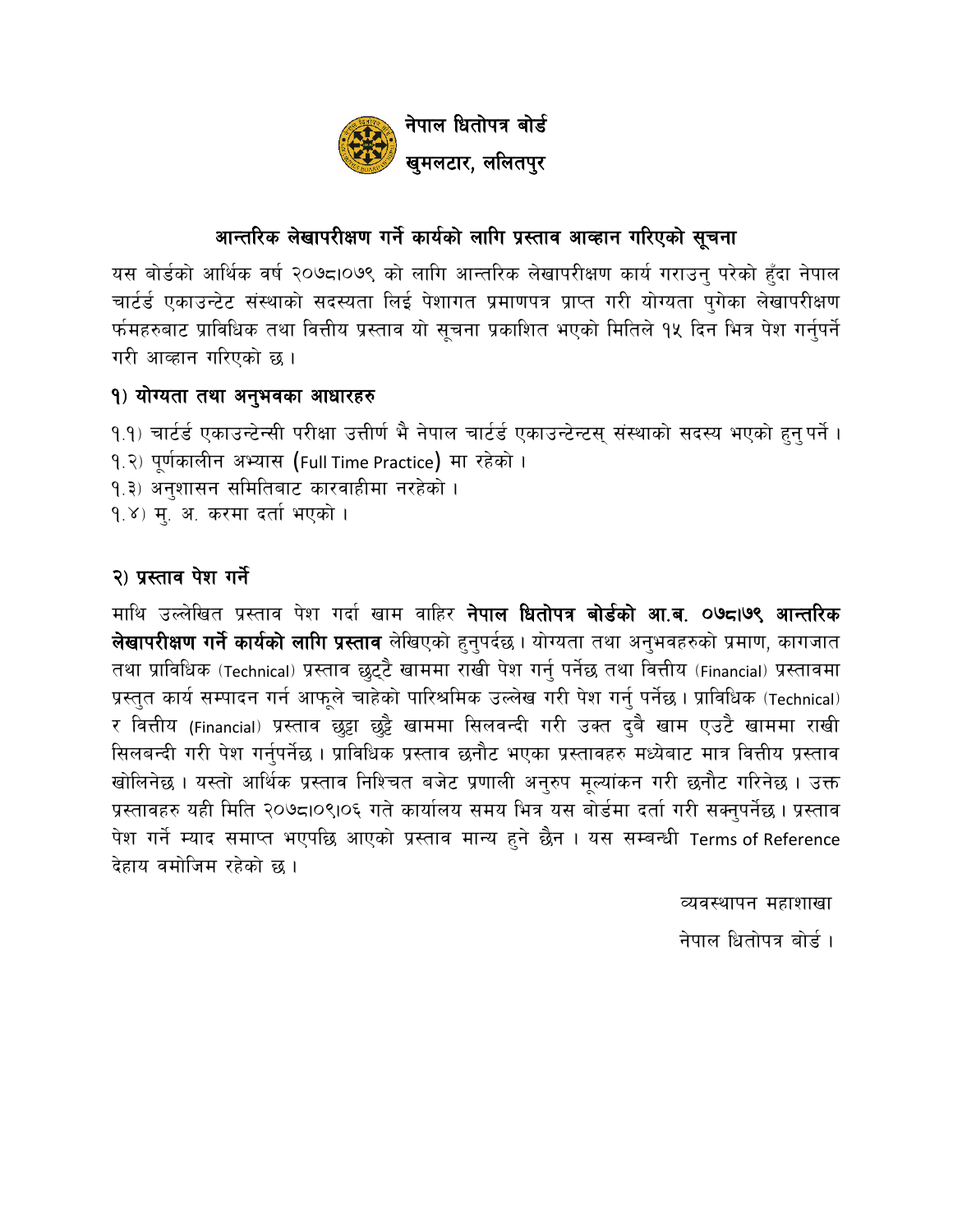## **Terms of Reference**

## 1. **Background:**

The Securities Board of Nepal (SEBON) is an autonomous body established under the Securities Act 2006 with the sole aim to regulate the Capital & Commodity Exchange market of Nepal. The Board is seeking the service of Chartered Accountants' Audit Firms to conduct the internal audit of the Board for the fiscal year 2078/79 B.S.

## **2. Objective:**

The objectives of the assignment are as follows:

- Conduct Internal Audit of the Board (SEBON) for the fiscal year 2078/79 B.S.
- Suggest the management about the remedial measures or actions to be taken to correct the discrepancies as per the due process of law.
- Examine and evaluate the financial records and functioning of the Board with due regard to the regularity, economy, efficiency, effectiveness, propriety and due process.

## **3. Scope of work:**

The internal audit should be planned and performed based on the assessment of the associated risks i.e. on risk based approach. An annual plan stating audit areas and coverage in each of the trimester based on the risk assessment should be prepared at the beginning of the audit. Such audit plan should be agreed with the audit committee.

Internal auditor shall generally cover areas of financial management, systems and processes of the Board which includes inter alia:

- Incomes, expenditures, assets and liabilities of the Board
- Expenditure authorization and procurement system and procedure
- Compliance of prevailing Acts, Rules and Regulations
- Compliance of applicable Financial Reporting Standards
- Bank reconciliation
- Review of Internal Control System
- Review of the related laws and procedures
- Review of budget and plans vs actual results
- Any other relevant matter as determined from time to time

### **4. Deliverables:**

The deliverables of the assignment are as follows:

• Internal audit report shall be submitted on four-monthly basis within one month after the end of the respective four-month period.

### **5. Commencement of audit work:**

The audit work shall commence immediately after execution of the contract for internal audit.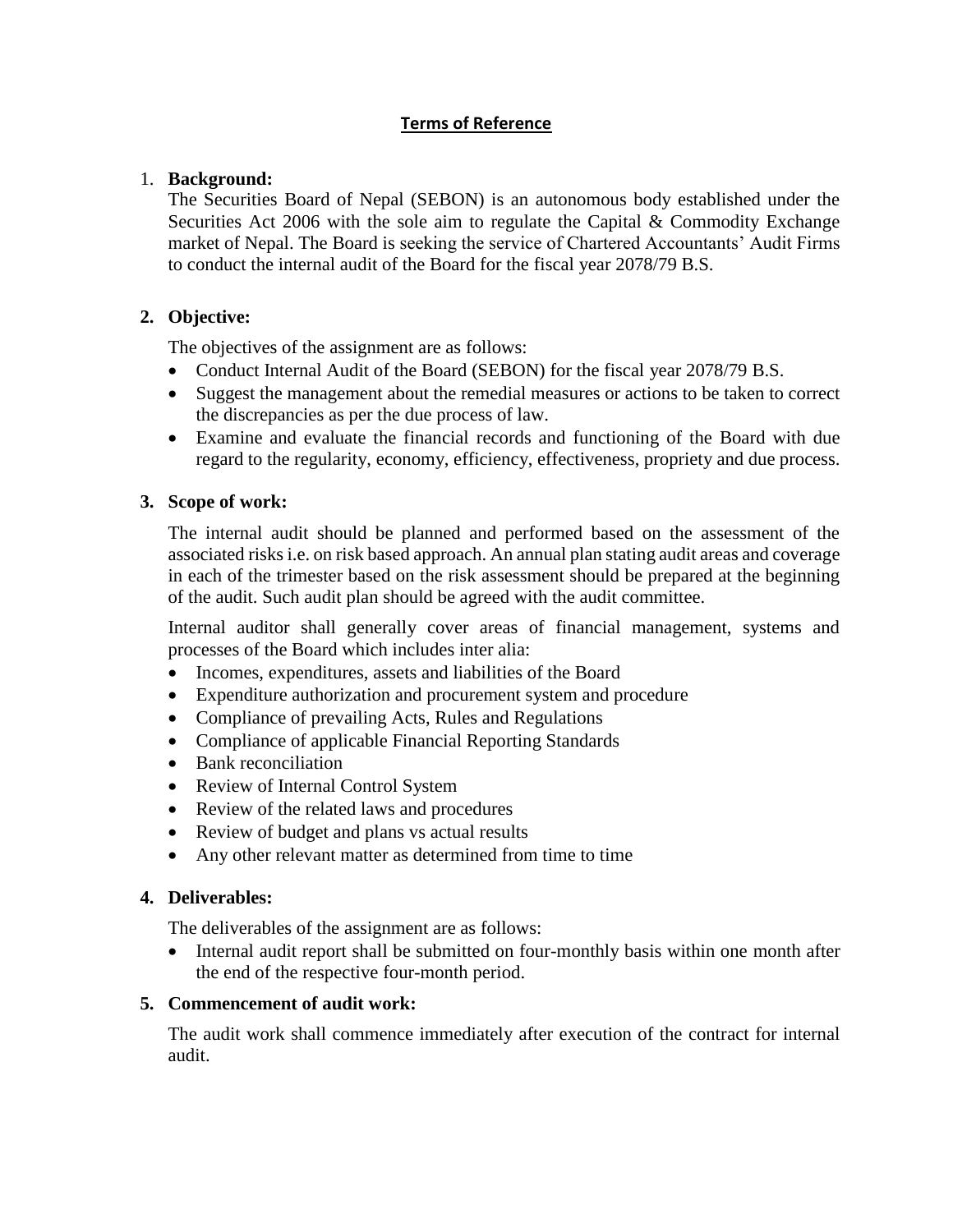### **6. Points to be specifically included in the Proposals**

The following points should be specifically mentioned in the financial or technical proposal as the case may be:

- Number of staffs to be engaged in the assignment along with qualification and man days for each trimester
- Fees for Internal Audit and other fees, if any should be clearly mentioned in the financial proposal

Note: Details of level efforts and man-days mentioned in the technical proposal should be related while making the financial proposal otherwise the proposal may be considered disqualified.

## **7. Composition of Audit Team**

Internal audit team shall be composed of at least 4 members with at least two chartered accountants in addition to the engagement leader. The audit team leader to be engaged in the internal Audit must be a Chartered Accountant member of ICAN with at least and should have minimum 2 years of Post Qualification Audit Experience. Team Leader should be at SEBON Premises during the audit period.

Audit Team Leader shouldn't be changed without prior notification to the board during the fiscal year. Qualified and experienced member of audit team will be preferred.

### **8. Access to the Books of accounts of the Board:**

The Internal auditor shall have full access on the books of accounts, minutes and other relevant documents of the Board required for effectively carrying out the internal audit work.

### **9. The Facilities to be provided by the Board:**

The Board shall provide the following facilities to carry out the internal audit:

- Room space with required furniture
- Required computer facilities and printing facilities of the report
- The communication facilities of the Board can be utilized as required

## **10. Focal Point:**

Focal point for Internal Auditor shall be the head of Finance Department of the Board.

### **11. Terms of Payment:** As agreed upon in the agreement.

\*\*\*\*\*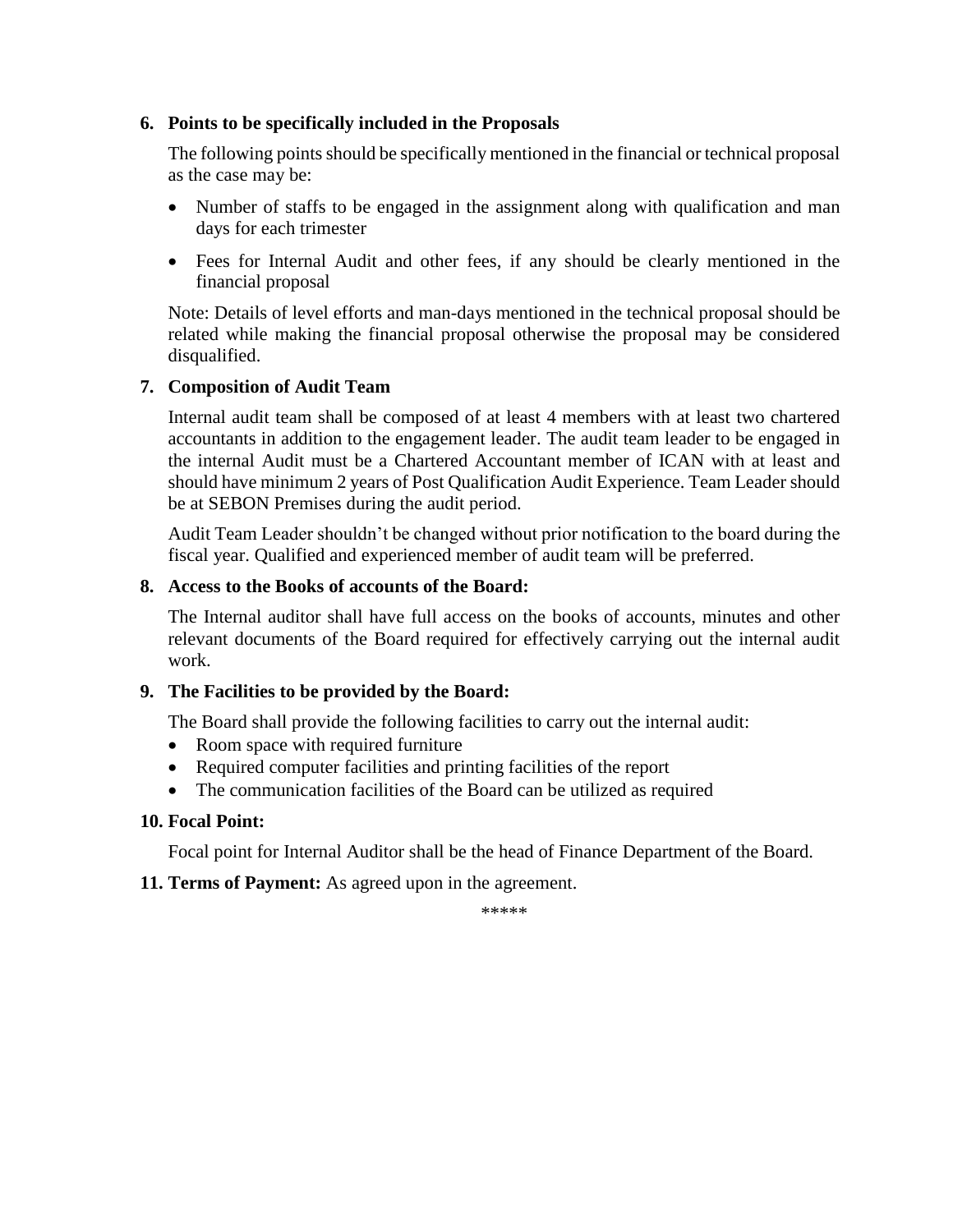# **Evaluation Criteria of Proposals**

A two-stage procedure is utilized in evaluating the proposals. Firstly, a preliminary evaluation of the proposals will be done where the Valid Registration/Renewal with the Institute of Chartered Accountants of Nepal (ICAN), VAT Registration Certificate and latest fiscal year's Tax Clearance Certificate will be reviewed. If these 3 mandatory documents are not submitted, they will not be considered for further evaluation process.

After the mandatory documents are reviewed, the content of the Technical Proposals will be evaluated of those firms who have submitted mandatory documents. The Technical Proposal is evaluated on the basis of its responsiveness to the Terms of Reference (TOR) as per the criteria mentioned below.

After review of Technical Proposal, price proposal will be opened and evaluated. The Price Proposals will be opened and evaluated only for submissions that scored the minimum technical score of 70% of the obtainable score of 100 points in the evaluation of the Technical Proposals.

## **Criteria for Contract Award**

Highest Combined Score (based on the 80% technical offer and 20% price weight distribution)

The maximum number of points for the Price Proposal is 100. This maximum number of points will be allocated to the lowest price. All other Price proposal will receive points in inverse proportion according to the following formula:

Financial Score=Lowest Bid X 100 (Maximum Score)

Bid being scored

\_\_\_\_\_\_\_\_\_\_

Combined Score =The total score for each Bidder will be the weighted sum of the technical score and financial score. The maximum total score is 100 points Combined Score = 80% Technical Score + 20% Financial Score The contract will be awarded to the qualified Audit Firms with highest Combined Score.

## **Technical Evaluation Criteria**

The obtainable number of points specified for each evaluation criterion indicates the relative significance or weight of the item in the overall evaluation process. The Technical Proposal Evaluation Forms are:

Form 1: Expertise of Audit Firm submitting Proposal Form 2: Proposed Work Plan and Approach Form 3: Personnel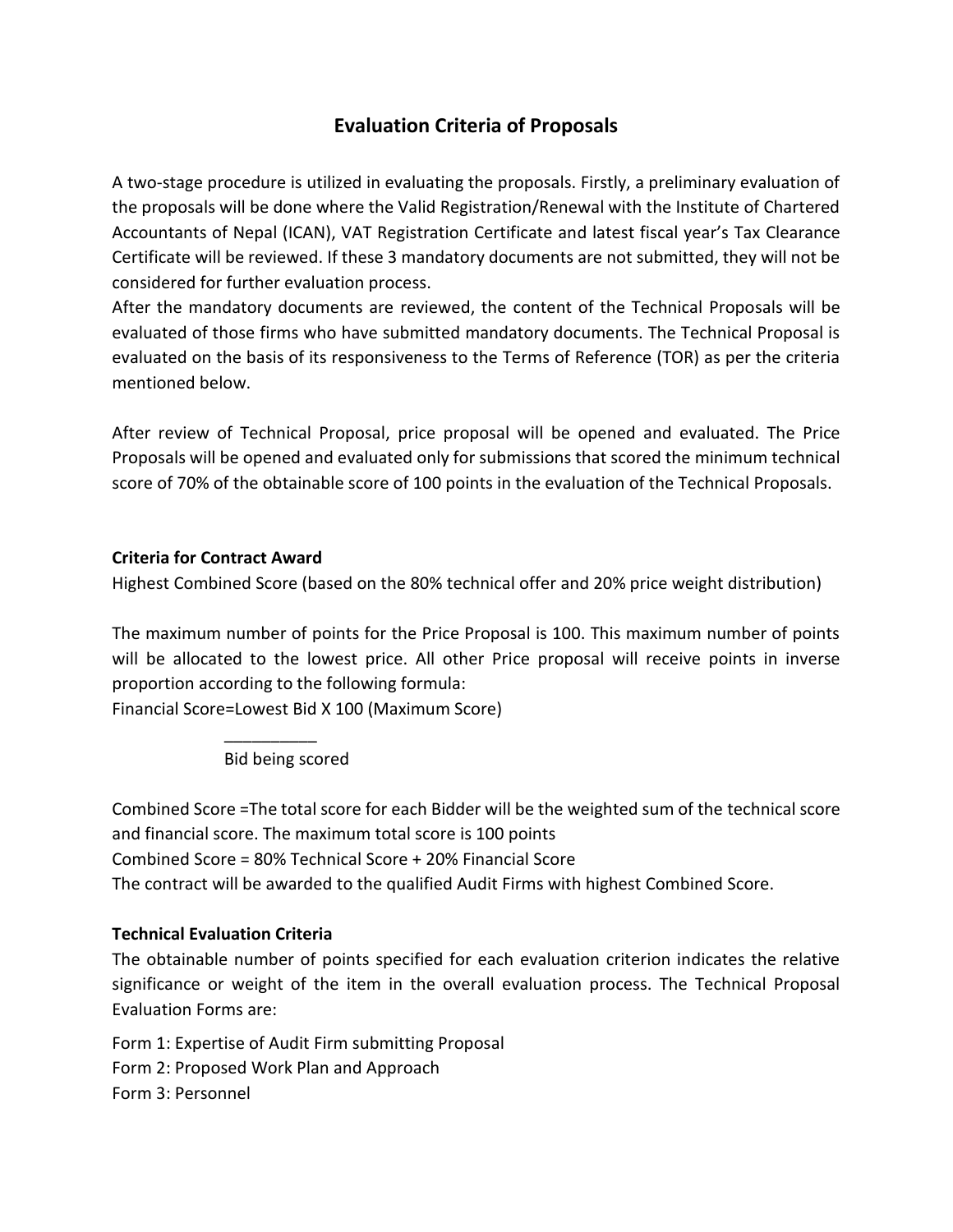| A. Expertise of Audit Firm submitting Proposal: |                                                                                                                                                                                                                                                                  |  |
|-------------------------------------------------|------------------------------------------------------------------------------------------------------------------------------------------------------------------------------------------------------------------------------------------------------------------|--|
| A.1                                             | Number of years of Experience                                                                                                                                                                                                                                    |  |
| A.2                                             | Involved in Internal/External Audit of Listed Companies or Licensed Institutions<br>namely Merchant Banker, Mutual Fund, Nepal Stock Exchange, CDSC or Credit<br>Rating Agencies.                                                                                |  |
|                                                 | (List of such companies along with documented evidence such as reference letter,<br>comfort letters, previous contract copies or other documents to demonstrate the<br>audit works done should be presented. Out of such, minimum 2 should be Internal<br>Audit) |  |
| A.3                                             | Average Annual Turnover of the firm for last 3 years.                                                                                                                                                                                                            |  |
| A.4                                             | Number of Chartered Accountant staffs in the office.                                                                                                                                                                                                             |  |

|     | <b>B. Proposed Work Plan and Approach:</b>                                                          |
|-----|-----------------------------------------------------------------------------------------------------|
| B.1 | Understanding of and Response to TOR provided                                                       |
| B.2 | Proposed Audit Approach, Methodology and Time Plan:                                                 |
|     | • Risk Based Audit Approach and Methodology in line with Standards applicable<br>to Internal Audit: |
|     | • Time Plan and Program:                                                                            |
| B.3 | Plan for value addition to the Management                                                           |

| C. Personnel: |                                                           |  |
|---------------|-----------------------------------------------------------|--|
|               | <b>Engagement Partner (Provide CV):</b>                   |  |
| C.1           | <b>Experience of Engagement Partner</b>                   |  |
| C.2           | Number of years of experience in Audit of Public Company: |  |
| C.3           | Experience in internal audit:                             |  |
|               | <b>Other (Provide CV):</b>                                |  |
| C.4           | <b>Chartered Accountants in Audit Team:</b>               |  |
| C.5           | Experience of team members:                               |  |
| C.6           | Experience of team members in Internal Audit:             |  |